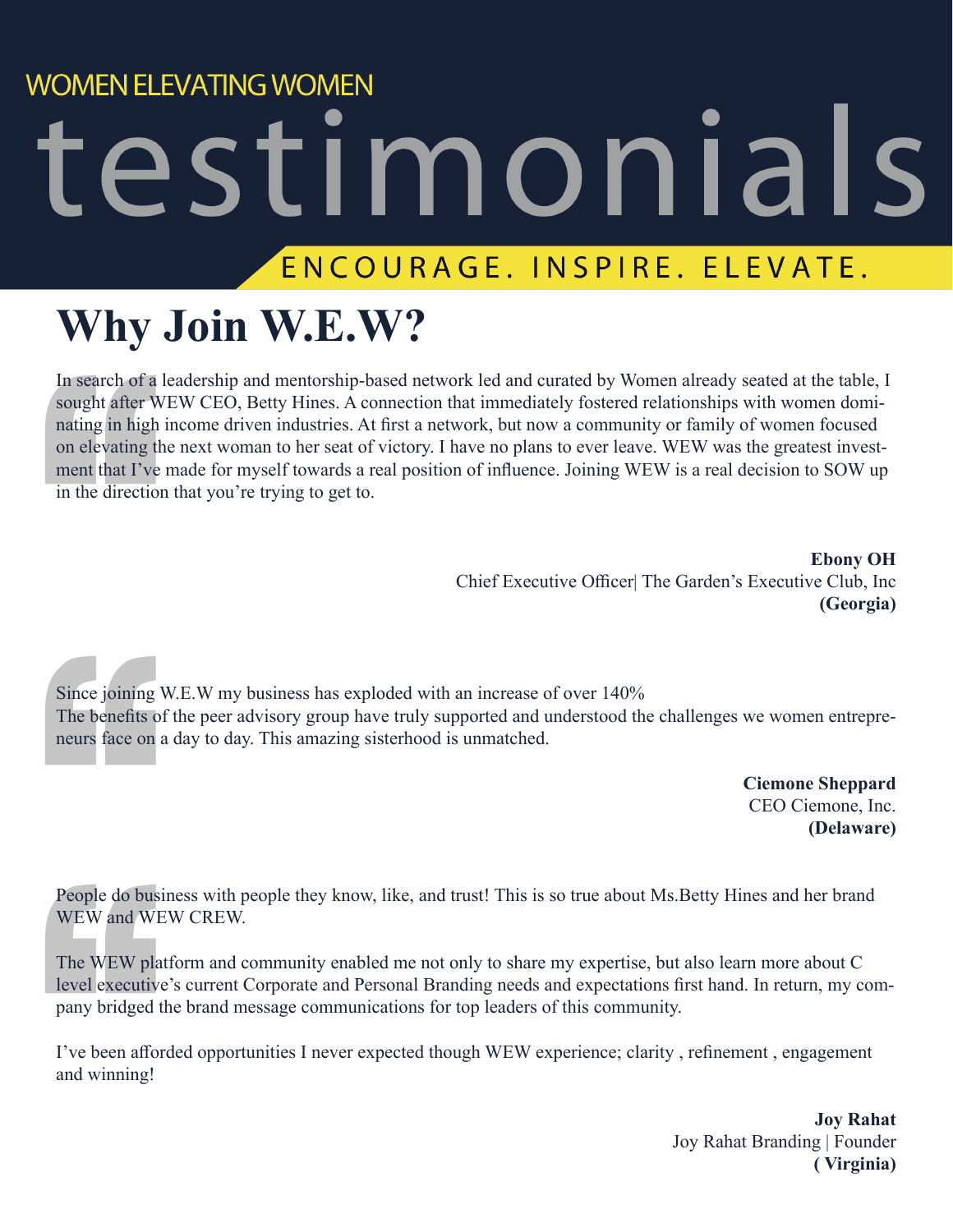# **WOMEN ELEVATING WOMEN** testimonials

#### ENCOURAGE. INSPIRE. ELEVATE.

I have been invertiend in the very first<br>gained a level of ganizations. So<br>increased my culike-minded wo<br>pandemic, this gand EIDL progr I have been involved in Women Elevating Women (W.E.W) since the very beginning. I was directly involved in the very first symposium as a moderator for one of the sessions. Since then, I have become a member. I have gained a level of confidence which allows me to be comfortable in collaborating with other businesses and organizations. Some of these organizations have recognize the work I do by awards. Being part of W.E.W, I have increased my customer base and connections. As a minority business owner, I feel it is important to be around like-minded women who are truly there for your growth. This is what I get being a W.E.W member. During the pandemic, this group was an integral source for information and resources to obtain much needed funds from PPP and EIDL programs to stay afloat."

**Dr. Marlene Mahipat, DC,**  Mediquest, LLC | Founder & President **(Maryland)** 

**"** I joined the WEW Crew as soon as I learned there were women executives, that looked like me, who were willing to share their expertise to support my growth. Thanks to this organization of phenomenal women, I know I'll come out stronger, than when I showed up! Thank you, Betty Hines, for your vision & leadership!

**Nicole Nixon, CEO** Listing Central LLC **( Virginia)** 

I didn't know w<br>few short montl<br>Betty and WEW<br>but Betty also c<br>year. The high-c<br>I'm so glad to b I didn't know what I would get from any peer advisory group, but I certainly didn't expect to get so much in just a few short months. As you begin to scale your business, you enter areas that are unfamiliar. What I've gotten from Betty and WEW CREW is guidance, connections, and a sounding board of professional women. Not only that, but Betty also connected my business partner to another peer advisory organization for a comp membership for a year. The high-quality connections are invaluable which is resulting in faster growth for our company this year. I'm so glad to be a part of this community.

**Tamira (Tam) Luc** CEO, Delucslife Media, LLC **(California )**